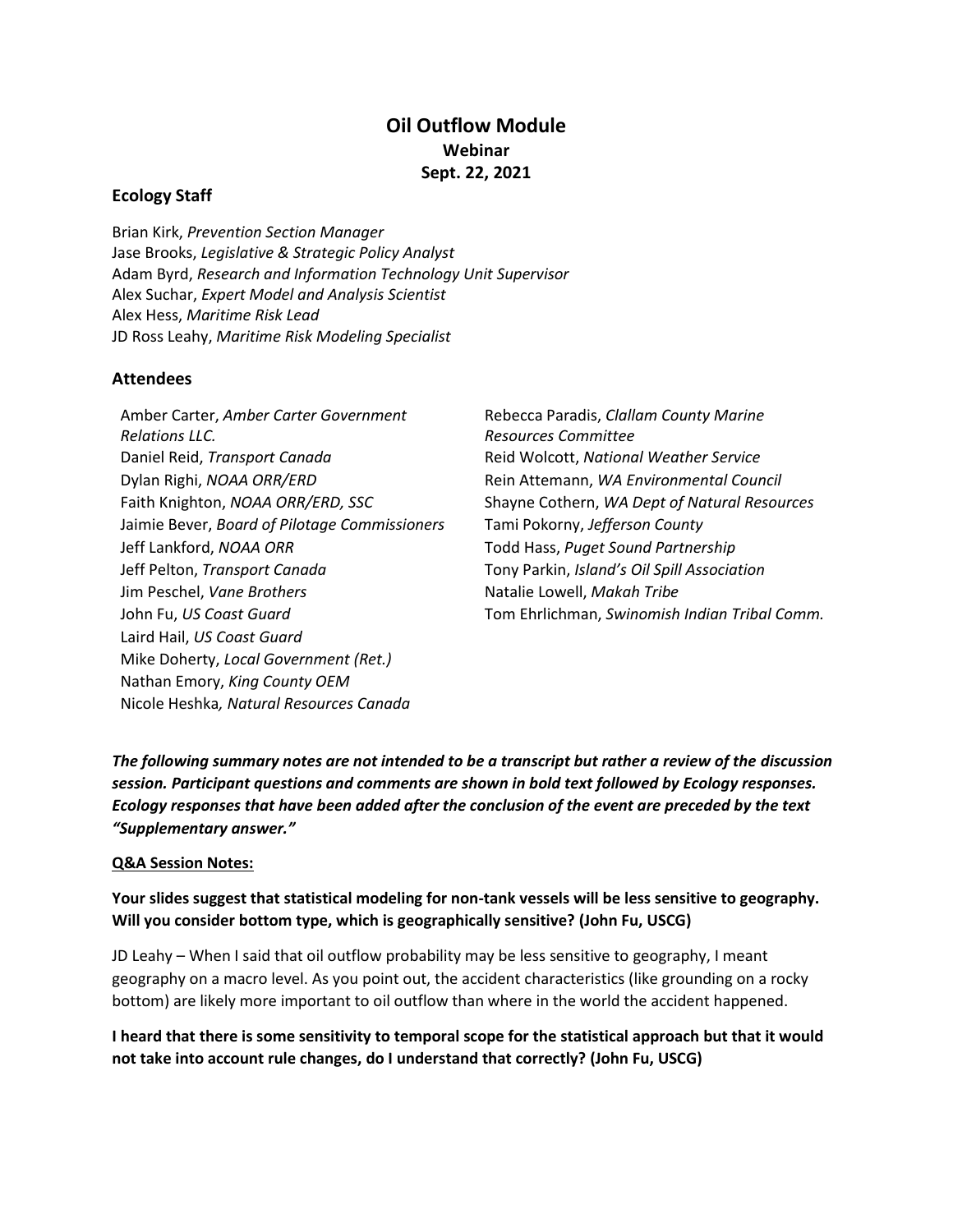JD Leahy – The statistical approach means that rules in place for our population of interest are incorporated by default. However, changes or differences in rules are not able to be individually evaluated with this methodology. However, we can consider rule changes when we establish the temporal scope of our population of interest, so that we identify a population that is a strong representation of the vessels and rules that we are trying to model.

**I understand that small, incremental changes are very difficult to model. However something like double-hull requirements have a larger impact and should be included. We also hope that modeling can help inform regulatory decisions. We'd hope that you would be able to alter rules in the simulations and see what the impact on risk is that results. (John Fu, USCG)**

JD Leahy – Double hulls are one of the parameters in the mechanistic model that we plan to use for tank vessel groundings and collisions. That inclusion means that double hulls can be individually evaluated in the way you describe.

**Thank you for the explanation of the preliminary structure of your oil outflow module and your request for comments from tribes on the model assumptions (under Section (4)(1) of ESHB 1578. The bill requires Ecology to develop a model that quantitatively assesses both current and future oil spill risk. The bill does not limit the definition of "risk" to mean only the probability of oil release and the estimated volume of a release. In requiring an estimate of risk, the bill also requires an estimate of the severity of consequences and that in turn requires you to assess the likelihood that the estimated volume of oil will spread to sensitive areas. Do you agree that requires an estimate of the potential spread of a spill based on different scenarios, for example the season in which the spill occurs?** 

**To meet the requirements of the statute, we would suggest that your study needs to make the kind of spill area estimates found in the Kinder Morgan study literature, which we sent to you earlier. In those risk estimates, they picked a spill location, estimated risk based on a limited set of different volumes, and determined how far the oil would spread in various time increments, all represented in a color map. This is an accepted risk assessment method and we believe is required to assess oil spill risk. We note that this is required because SubSection (4)(1) does not limit your model to answering the question in Section (4)(2). But under subsection (4)(1,), if you limit the model's estimate of severity of consequences due to spread of spills at various sizes in different seasons, you do handicap the conclusions you have to make under subsection (2) as to whether a second rescue tug would limit oil spill risk.** 

**Addressing the spread of oil as part of the definition of "risk" will better present decision makers, the public, tribes and industry with a tool to assess real world risk in the geographic areas of concern. This is particularly important to Swinomish and other Tribes with treaty reserved fishing rights in areas of high risk, including but not limited to Rosario, Guemes, Saddlebags, Vendovi, Lummi Island and Cherry Point. Thank you. (Tom Ehrlichman, Swinomish Indian Tribal Community)** 

JD Leahy –We are limiting our short-term focus to oil spill quantity, location, volume and type. We do recognize that a more comprehensive review of consequence can be important for different types of risk analyses. With that in mind, we are building the model to accommodate future work and expansion.

Brian Kirk – We see questions around consequence as part of the two specific analysis projects. During the analysis outreach process, we will have a complete discussion of how we define risk and determine